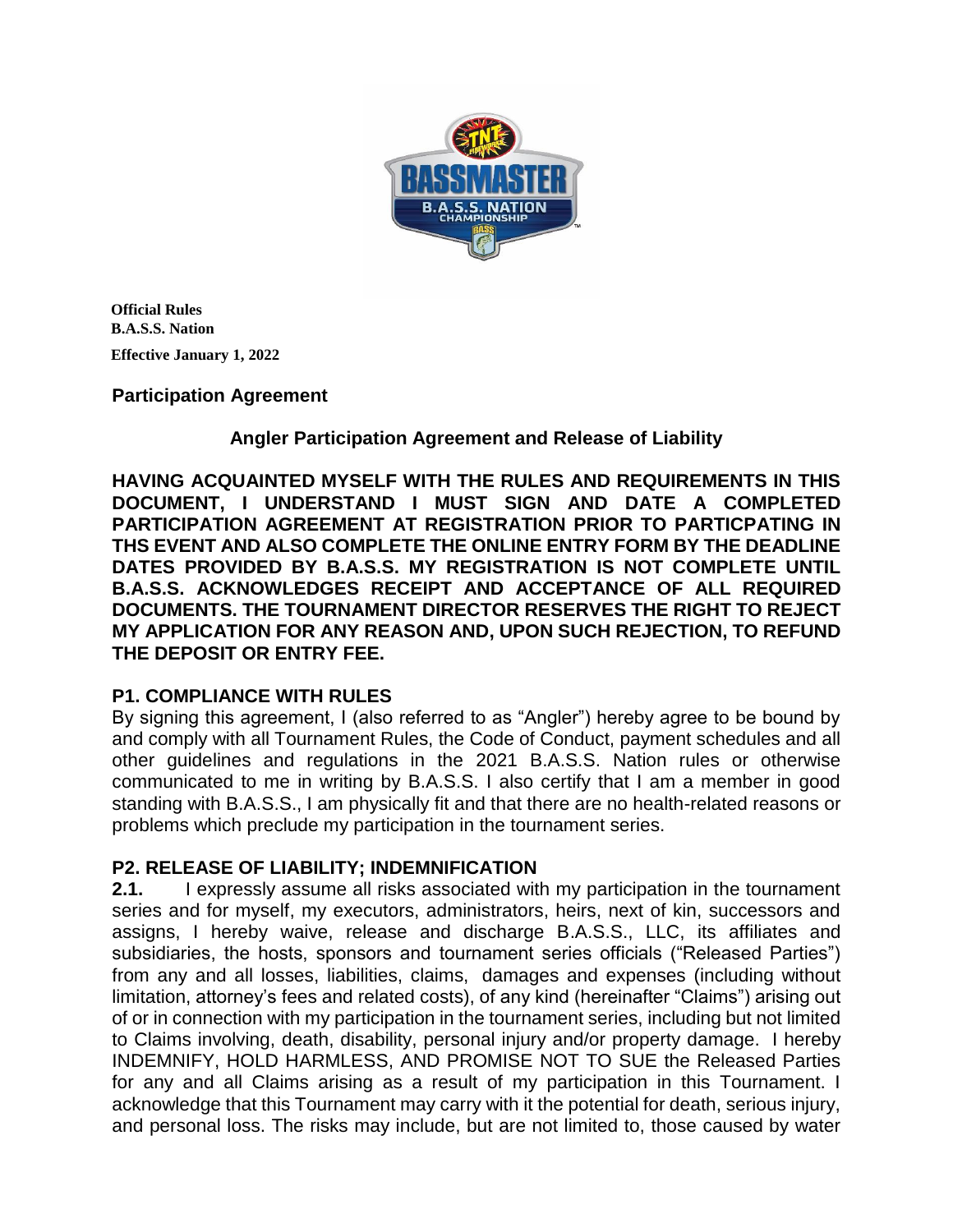conditions, temperature, weather, equipment, actions of other people including, but not limited to, participants, volunteers, and spectators. This release of liability shall be construed broadly to provide a release and waiver to the maximum extent permissible under applicable law.

**2.2.** I shall indemnify, defend, and hold harmless the Released Parties against all Claims, whether or not a lawsuit or other proceeding is filed, to the extent that they arise out of : (1) my breach of the terms of this Agreement, (2) gross negligence, or willful misconduct by me, my agents or those acting on my behalf; (3) my violation of any applicable law, ordinance, rule, or regulation, including but not limited to all rules and guidelines applicable to tournament events; (4) breach of any warranty provided by me to Released Parties hereunder. I shall provide B.A.S.S. with prompt notice of any claim and give complete control of its defense and settlement to B.A.S.S. I shall also cooperate in all reasonable respects with B.A.S.S. its insurance company, the Released Parties (as applicable) and their legal counsel in the defense of such claim. If I fail to promptly indemnify and defend a covered claim, the Released Parties shall have the right to defend themselves, and in such case, I shall promptly reimburse the Released Parties, for all of their associated costs and expenses.

# **P3. GRANT OF RIGHTS**

**3.1.** I hereby irrevocably grant permission to B.A.S.S., LLC and its affiliates and subsidiaries, the successors of each of the foregoing, and each of their respective agents, licensees, and assigns and those acting under their permission or upon their authority (collectively, the "Licensees"), in perpetuity, a worldwide, non-exclusive, royalty-free, fully paid up license to reproduce, display, exhibit, publish, broadcast, distribute, and otherwise use, and permit others to use, my name, image, nickname, initials, symbols, likeness, signature, photograph, voice, statements, biographical material, and any and all attributes of my personality and appearance (collectively, my "Identity") in materials created in connection with my participation in BASSMASTER B.A.S.S. NATION EVENTS (collectively, the "Materials"), alone or with other materials, in connection with the promotion of B.A.S.S., LLC and any tournaments or other events staged by B.A.S.S., LLC, in any and all manner and media now known or hereafter devised, including without limitation, in print, on television programs, websites owned by or affiliated with the Licensees, on third-party websites, in social media channels, in public relations materials and for any lawful purpose in its sole discretion. During tournaments I agree to promptly and fully comply with all filming, camera location and other rules, guidelines and instructions of B.A.S.S.

**3.2.** I hereby warrant that I have the right to make this release and that my granting this release and the rights conveyed thereby will not infringe the rights of any third party**.** I represent and warrant that I have or shall obtain any rights and permissions from all third parties sponsoring or affiliated with me needed by B.A.S.S. (the "Third Party Rights") to effectuate the grant of rights set forth in paragraph 3.1. These Third Party Rights from sponsors and affiliates shall grant B.A.S.S. the right to utilize such third party logos, insignia, trade dress or other intellectual property (collectively "Third Party IP") shown in any Materials featuring me, or otherwise in connection with B.A.S.S.'s use of my Identity as set forth in paragraph 3.1. Provided that such Third Party IP is only shown in conjunction with my Identity, (for example, on apparel worn by me or on items used by me), B.A.S.S. shall not be required to seek approvals from such Third Parties.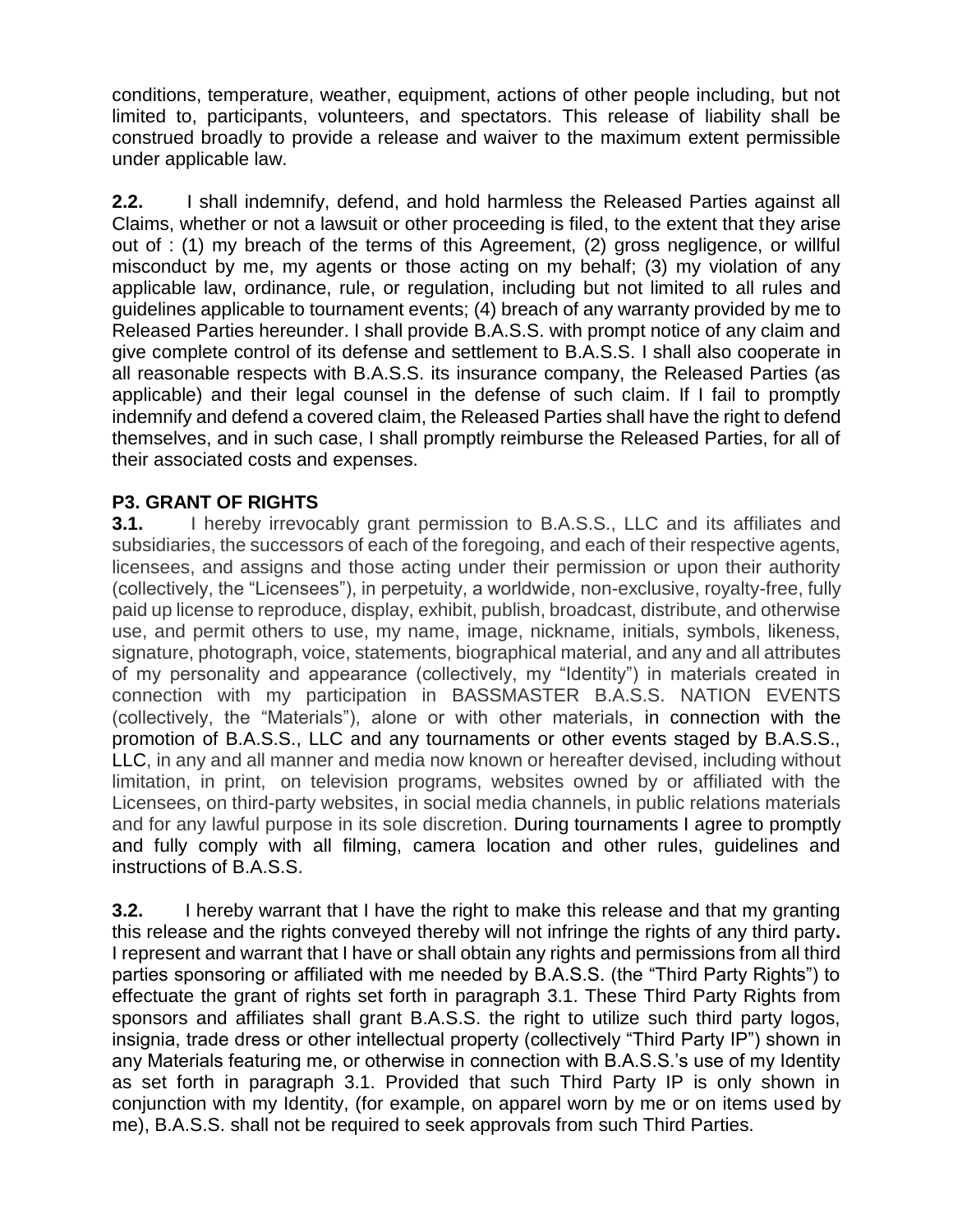**3.3.** I acknowledge that the Licensees have no obligation to use the Materials or my Identity. I hereby waive any right that I may have to inspect or approve any finished product or the use to which it is applied and I agree no further approval is required for the Licensees to use any Materials or my Identity and that the Licensees will not be liable to me for any distortion or illusionary effect resulting from the exhibition, publication or broadcast of the Materials or my Identity. I acknowledge and agree that no further payment or consideration will be due to me for B.A.S.S.'s use of the Materials or my Identity as authorized herein.

**3.4.** I acknowledge that all right, title, and interest in and to the Materials, including without limitation all copyrights and trademark rights, shall be the sole and exclusive property of B.A.S.S. and that B.A.S.S. has the unlimited right throughout the universe to edit, modify, and otherwise use such Materials. With regard to the Licensees' exploitation of the rights granted hereunder, I, on behalf of myself and my heirs, executors, administrators and assigns, hereby irrevocably (a) release, discharge and waive all claims, demands, losses and liabilities of any nature against the Licensees that I, my heirs, executors, administrators and assigns had, now have, or hereafter may have, including, but not limited to, claims in the nature of copyright infringement, defamation, disparagement, slander, false light, violation of the right of privacy or publicity, or the like, and (b) covenant not to make any claims against any of the Licensees.

**3.5.** During tournaments, and subject to compliance with B.A.S.S. guidelines, B.A.S.S. hereby grants to the undersigned Angler, the right to create, use and publish Angler created materials ("Angler Materials") such as still photos and video shot by Angler, on Angler's website and social media channels. Angler may also live stream during a tournament, except when Bassmaster LIVE has a camera in Angler's boat. B.A.S.S. reserves the right to revoke this permission at any time if B.A.S.S. in its discretion believes the content is inappropriate or in any way violates other B.A.S.S. rules. Angler must remove such content within two (2) hours of notification.

# **P4. INSURANCE**

I represent and warrant that I now have or will obtain prior to the tournament series, boat owners liability insurance (including coverage for third party property damage and bodily injury) with no "tournament exclusion," having a minimum limit of \$300,000 per occurrence. The insurance must be issued by a reputable insurer rated A or better by A.M. Best and Company. Policy must include international waters, or a separate policy for international waters must be obtained if I choose to fish international waters during applicable B.A.S.S. events. I shall provide B.A.S.S. with satisfactory evidence of that insurance prior to my participation in any tournament event or at any time requested by B.A.S.S.

# **P5. MISCELLANEOUS**

.

**5.1** Contingency Programs. Contingency programs are sponsor-funded programs developed to reward competitors based on a predefined set of criteria. Participation in contingency programs is at the Angler's discretion.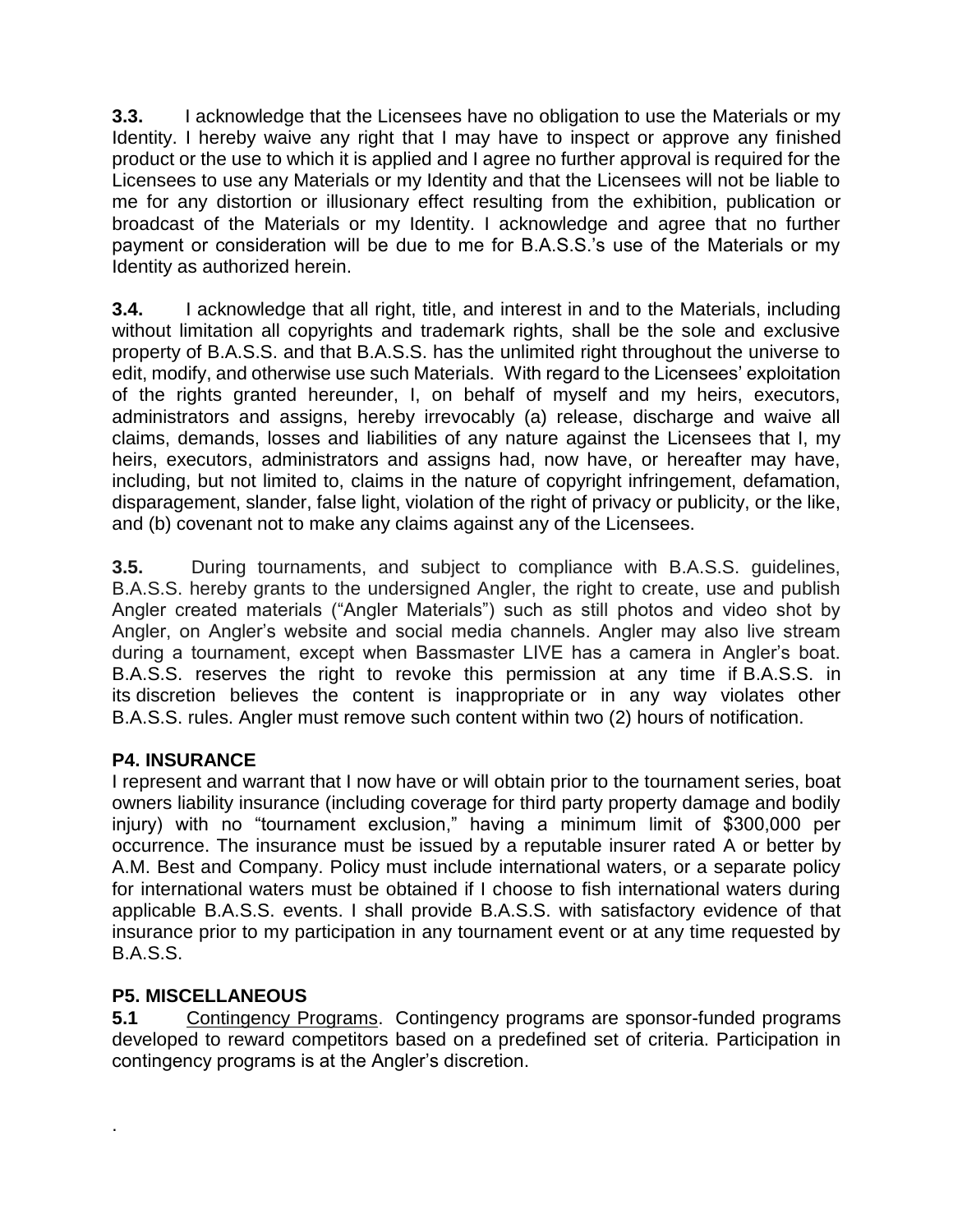# **P6. ADDITIONAL REQUIREMENTS**

If Angler elects to participate in other B.A.S.S. sanctioned tournaments, Angler will be required to execute a Participation Agreement containing the applicable rules and regulations, code of conduct and tournament series specific content such as wrapped boat and uniform guidelines.

Angler agrees to participate in programs recommended or developed by B.A.S.S. that promote the growth of the sport and to fully support programs intended to raise awareness of my individual angler brand and identity.

# **P7. LEGAL**

7.1 Communication. Angler must provide B.A.S.S. with a current e-mail address. Angler agrees that delivery of any notice, communication, guideline or instruction to Angler via email shall constitute notice to Angler and shall comply with any notice requirements set forth herein. Angler must also provide a personal cell number capable of receiving text messages from B.A.S.S.

**7.2. Governing Law, Venue, and Jurisdiction.** This Agreement shall be governed by and interpreted in all respects in accordance with the substantive laws of the state of Alabama, without regard to its choice of law and/or conflicts of law principles. I irrevocably agree that any disputes directly or indirectly arising out of or relating to this Agreement shall be resolved exclusively in the state or federal courts located in Jefferson County, Alabama. I hereby irrevocably consent to such venue and to the exclusive jurisdiction of any such court over any such dispute.

**7.3. Miscellaneous.** If any provision of this Agreement is determined to be invalid by a court of competent jurisdiction, such determination shall in no way affect the validity or enforceability of any other provision herein. This Agreement sets forth the entire agreement of the parties with respect to the subject matter hereof and supersedes any and all prior or contemporaneous oral and/or written representations, discussions, negotiations, understandings, and/or agreements relating to the subject matter hereof. This Agreement may not be modified except by an instrument in writing signed by both parties. In signing this document, I am not relying on any promises, representations or other statements that are not contained in this Agreement.

| I HAVE READ AND HAVE UNDERSTOOD THIS WAIVER AND RELEASE OF LIABILITY AND NAME AND LIKENESS RELEASE. I UNDERSTAND       |  |  |
|------------------------------------------------------------------------------------------------------------------------|--|--|
| THAT BY SIGNING THIS WAIVER AND RELEASE. I HAVE GIVEN UP SUBSTANTIAL RIGHTS. I HAVE VOLUNTARILY SIGNED THIS WAIVER AND |  |  |
| RELEASE.                                                                                                               |  |  |

| Signature:        | Print Name:   |
|-------------------|---------------|
| Address:          | Date:         |
| City, State & Zip | Cell Phone #: |

#### **IF THE PERSON EXECUTING THE FOREGOING RELEASE IS A MINOR, THE FOLLOWING SECTION MUST BE COMPLETED:**

I represent that I am a parent or legal guardian of the minor who has signed the above Waiver and Release, and I hereby consent to the terms of the above Waiver and Release agree that we both shall be bound thereby.

| Signature:        | Print Name:   |
|-------------------|---------------|
| Address:          | Date:         |
| City, State & Zip | Cell Phone #: |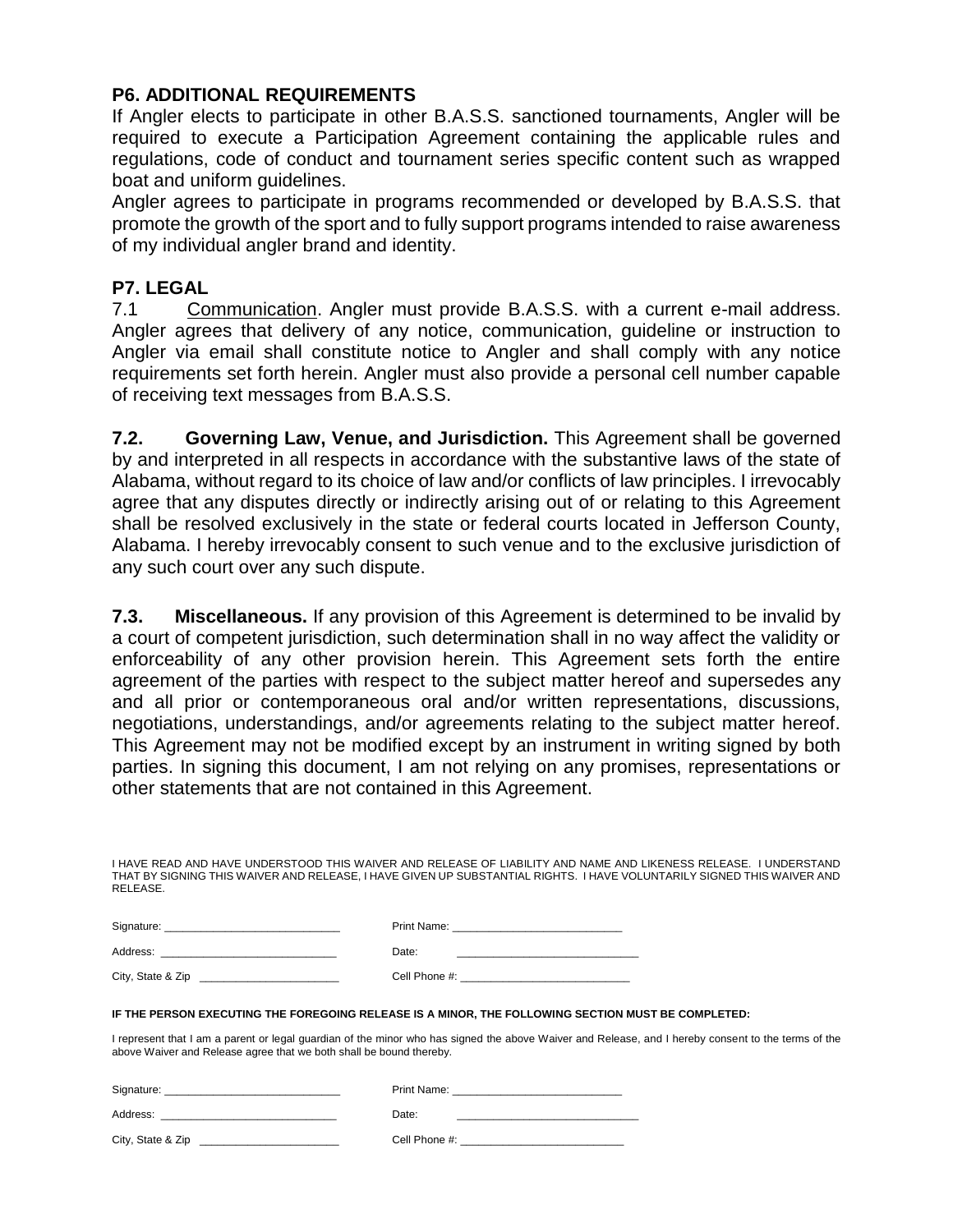# **Content Usage Guidelines**

B.A.S.S. holds the content rights to the tournaments it owns and operates. However, B.A.S.S. grants certain exceptions, including the following content rights, to tournament participants:

- Anglers may use video or still images, shot by the angler during a tournament, for promotional or marketing purposes on the Angler's website and in social media. You may also live stream during a tournament, except when Bassmaster LIVE has a camera in your boat.
- During tournaments B.A.S.S. may ask to mount a POV streaming camera in a competitor's boat (the footage may be used in B.A.S.S.'s web or TV coverage). B.A.S.S. may also request the Marshal operate these, or other (POV, smartphone or other) cameras. A competitor is required to comply, even if he already has a personal camera mounted in his boat. Refusing to comply may result in a penalty.
- If a competitor has a personal camera person or crew following him on the water, that person or team must not get in the way of Bassmaster photographers or videographers who are covering the tournament. Off the water, they must follow the general guidelines of any media covering the tournament as set forth by B.A.S.S. Communications.
- B.A.S.S. also encourages anglers to send photos, videos and updates to [update@bassmasster.com](mailto:update@bassmasster.com) for exposure on Bassmaster.com and our social media pages.
- In social media, you may use our hashtag **#bassmaster** to amplify and spread your post to our 1.6 million social fans.

B.A.S.S. reserves the right to revoke these exceptions, and the angler must remove the tournament-related content, if B.A.S.S. in its discretion believes the content is inappropriate or in any way violates other B.A.S.S. rules.

B.A.S.S. wants to help promote both your brand and the sport of professional bass fishing through its multimedia assets. If there are stories written about you or by you appearing on Bassmaster.com, B.A.S.S. grants permission to link to these stories, and any others on our website, from your website or social media pages. You may also grab photos from Bassmaster.com to promote yourself. Please do credit Bassmaster.com.

The participation agreement containing the rules and regulations, will be mailed to you. In order to compete, it must be completed and may be returned to B.A.S.S. LLC, 3500 Blue Lake Drive, Suite 330, Birmingham, AL 35243 Attn: Tournament Department or be completed and signed at registration the day before competition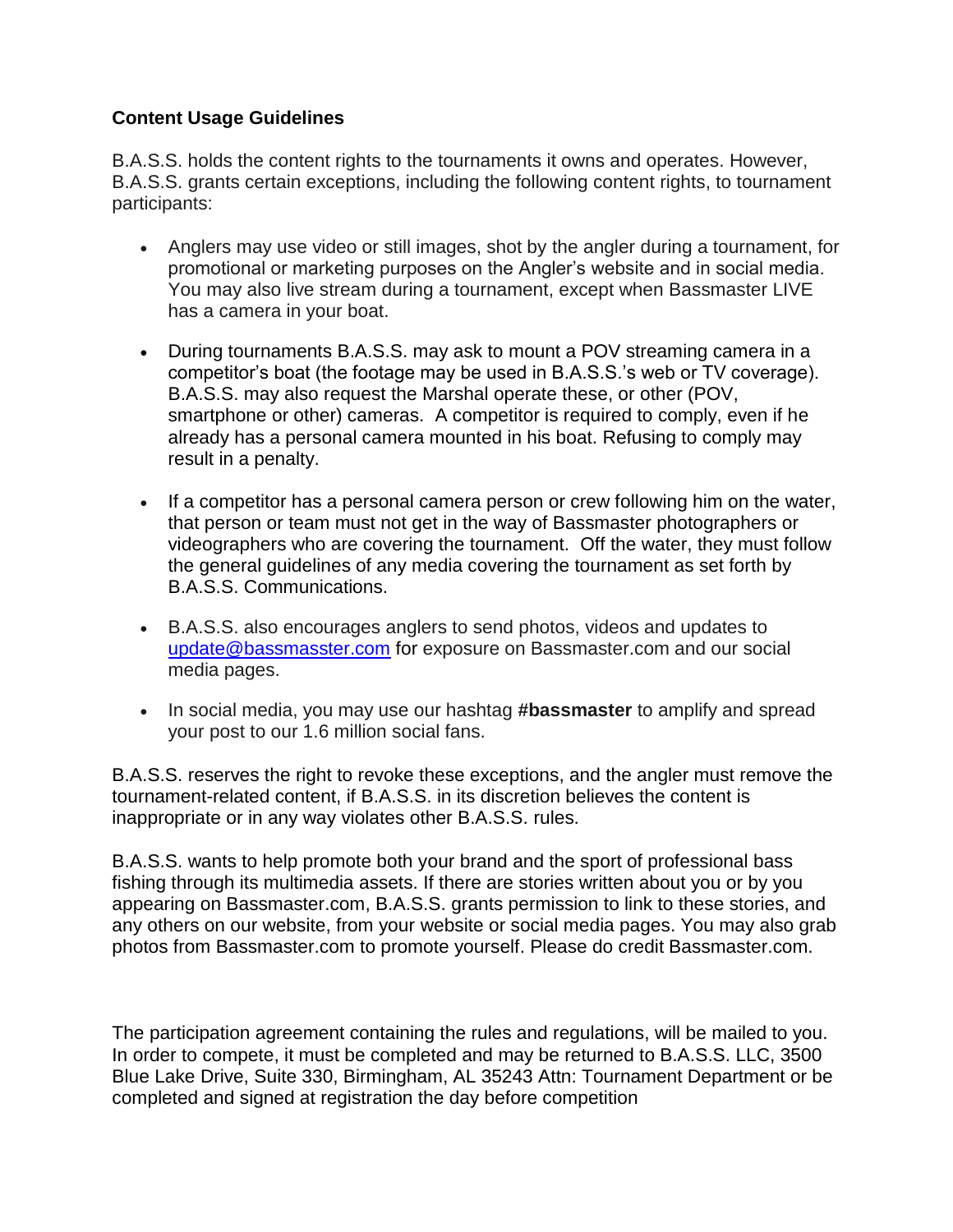### **1. RULES AND PENALTIES**

The following rules shall apply to all B.A.S.S. Nation events except that (i) rules for special tournaments may differ from those contained herein and (ii) these rules may be changed by B.A.S.S. immediately upon notice by B.A.S.S. to its members, which notice may be published on the B.A.S.S. internet site a[t](http://www.bassmaster.com/) [www.bassmaster.com.](http://www.bassmaster.com/) Interpretation and enforcement of these rules shall be left exclusively to the Tournament Director or his/her designee at a tournament. In the event of a rule violation, the Tournament Director or a rules committee may impose such sanctions as deemed appropriate by them, including without limitation, disqualification, forfeiture of prizes, entry fee and prohibition from participation in subsequent tournaments. Subject to the appeal process set forth in rule 22, below, the decision of the Tournament Director, his/her designee, or the rules committee, shall be final in all matters.

**Except for very serious rules violations, as determined by B.A.S.S., and any rules that might lead to disqualification of an angler from participation in the B.A.S.S. Nation tournaments or other B.A.S.S. circuits, rules violations must be reported to tournament officials within 24 hours of the final flight check-in on the day of the alleged violation.** 

Penalties for rules violations may include the following:

- (a) Reduction of practice or competition hours as determined by the Tournament Director
- (b) Loss of one or more fish caught in potential violation of rules or regulations. All bass under question must be marked and verified by your Partner/Marshal/camera operator. If not verified the entire catch may be disqualified.
- (c) Loss of catch for the day of the violation
- (d) Disqualification from the tournament in question
- (e) Disqualification from future B.A.S.S. events, which may be from a specific number of events, a specific period of time, or may be a lifetime disqualification.
- (f) Any different or additional penalties determined by the Tournament Director including but not limited to monetary fines and/or reduction of Angler of Year points.

#### **2. PARTICIPANTS AND ELIGIBILITY:**

- (i) Participation in this tournament is by invitation only. This tournament is open only to current members of B.A.S.S. who are 16 years of age or older, who are active members of the appropriate B.A.S.S. Nation state chapter and who have participated in the appropriate state B.A.S.S. Nation qualifying tournament(s). However, employees, officers and directors of B.A.S.S. or its parent, subsidiary, and affiliated companies and members of their immediate families (spouse, parents, children and sibling, regardless of where they live) are ineligible. Proof of age to the satisfaction of tournament officials is the responsibility of potential competitor. Any candidate for competition who, in the judgment of the Tournament Director, is disabled in such a manner as to unfairly hinder his/her partner or endanger the safety and well-being of his/her partner or themselves may not be eligible.
- (ii) **DURING THE OFFICIAL PRACTICE AND COMPETITION DAYS OF ANY B.A.S.S. TOURNAMENT, NO BOATER OR NON-BOATER COMPETITOR MAY OPERATE A BOAT UNLESS THAT CONTESTANT HAS DOCUMENTED PROOF OF A MINIMUM OF \$300,000, PER OCCURRENCE, BOAT OWNERS LIABILITY INSURANCE COVERING THE BOAT BEING USED IN THE TOURNAMENT. PROOF OF INSURANCE MUST BE WITH THE BOAT BEING USED AND MUST COVER ALL PASSENGERS IN THAT BOAT.** RANDOM CHECKS WILL BE CONDUCTED AND ANY COMPETITOR WHO DOES NOT HAVE PROOF OF IN-FORCE INSURANCE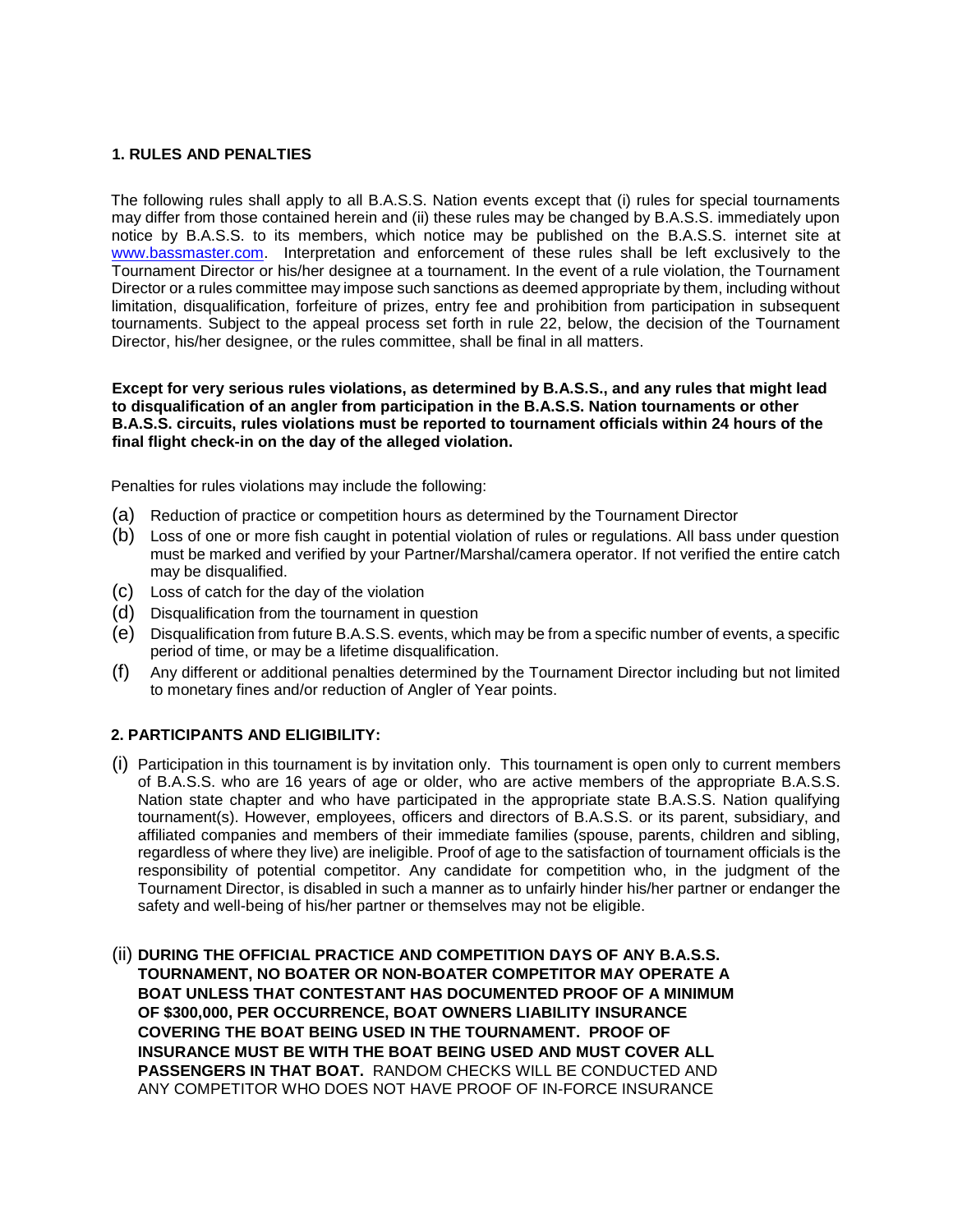WITH \$300,000 COVERAGE MAY BE DISQUALIFIED. EACH POLICY MUST SHOW AN EFFECTIVE START AND EXPIRATION DATE. Tournament officials have sole authority to determine if insurance policies meet B.A.S.S., LLC requirements.

(iii)**A PROPERLY COMPLETED AND SIGNED OFFICIAL ENTRY FORM MUST BE RECEIVED BY THE B.A.S.S. NATION DEPARTMENT ON OR BEFORE THE APPLICATION DEADLINE DATE. ENTRY DEADLINE DATE FOR EACH TOURNAMENT SHALL BE 30 DAYS PRIOR TO THE FIRST COMPETITION DAY OF EACH TOURNAMENT OR 7 DAYS AFTER THE FINAL DAY OF THE QUALIFYING TOURNAMENT IF THE TOURNAMENT FALLS WITHIN THE 30 DAY PERIOD. Each calendar year prior to competing in a B.A.S.S. event, all competitors must complete a W-9 and when required a FORM 590, or W-8 BEN provided by B.A.S.S. If tax status or address changes occur, new forms must be submitted prior to participation in the next B.A.S.S. event. Tournament entry fees must be received by the B.A.S.S. Nation Department on or before the entry deadline date.** The Tournament Director reserves the right to discontinue acceptance of applications prior to deadline and also the right to extend the acceptance date. As a participant in B.A.S.S. tournaments, you agree, if you qualify and are invited to be a competitor in the B.A.S.S. Nation Championship, or the Bassmaster Classic conducted by B.A.S.S., to use during the B.A.S.S. Nation Championship, or the Bassmaster Classic competition all official products and equipment so specified and provided by B.A.S.S.

# **3. PRACTICE AND COMPETITION:**

(i) There will be no off limits period for any B.A.S.S. Nation tournament unless specified by the Tournament Director. Special off limits and practice periods for the Bassmaster Classic and the B.A.S.S. Nation Championship will be announced by B.A.S.S.

(ii) There will be an official practice period immediately prior to the first day of competition. Three official practice days will begin at 12:01 am the Sunday prior to the start of competition. No competitors will be allowed on tournament waters after registration on Tuesday, until the first day of competition, except under rule 3(iii). Unless otherwise specified, all official times are time zone specific to local host community. The competitor must know and observe these dates. During any posted off limits period, official practice and competition, anglers cannot solicit, gather or intentionally receive any information from anyone other than another competitor in the tournament. NO EXCEPTION, **Competitors may only fish with other competitors during official practice and competition.** Flying over tournament waters, other than a ticketed commercial airline, is prohibited during official practice and competition unless approved by the tournament director. The use of drones for the purposes of locating or catching fish or to gain a competitive advantage is prohibited in both official practice and competition. **During the official practice, competitors are not allowed to live well or keep any bass unless they have permission from tournament officials.** 

**No practicing at night, defined as beginning at 30 minutes after local sunset and ending 30 minutes before local sunrise, to include running to and from a fishing location. In practice and competition, when running in low light conditions, running lights should be in operation.** 

(iii) Competitors renting boat slips may launch boats and proceed immediately to slip location. Testing of engines after the weigh-in is only allowed with permission from the Tournament Director. NO EXCEPTIONS. During the official practice and during the tournament, a competitor may not snorkel, "skin dive" or "scuba dive" in the tournament waters.

(iv) No competitor may buy or barter a fishing location from any other competitor for use during any competition day. Once tournament officials determine daily cuts, competitors not making the cut are no longer considered in the tournament. Competitors making the cut may not receive information under rule 3 (ii).

(v) During the official competition days of the tournament a competitor may not make cell calls for the purpose of locating or catching fish on tournament waters. Cell phones may be used for emergencies. Competitors are allowed to call lockmasters for locking purposes only. **Competitors are allowed to use smart phones for global maps, weather, power generation, tidal charts, notes, etc., however using**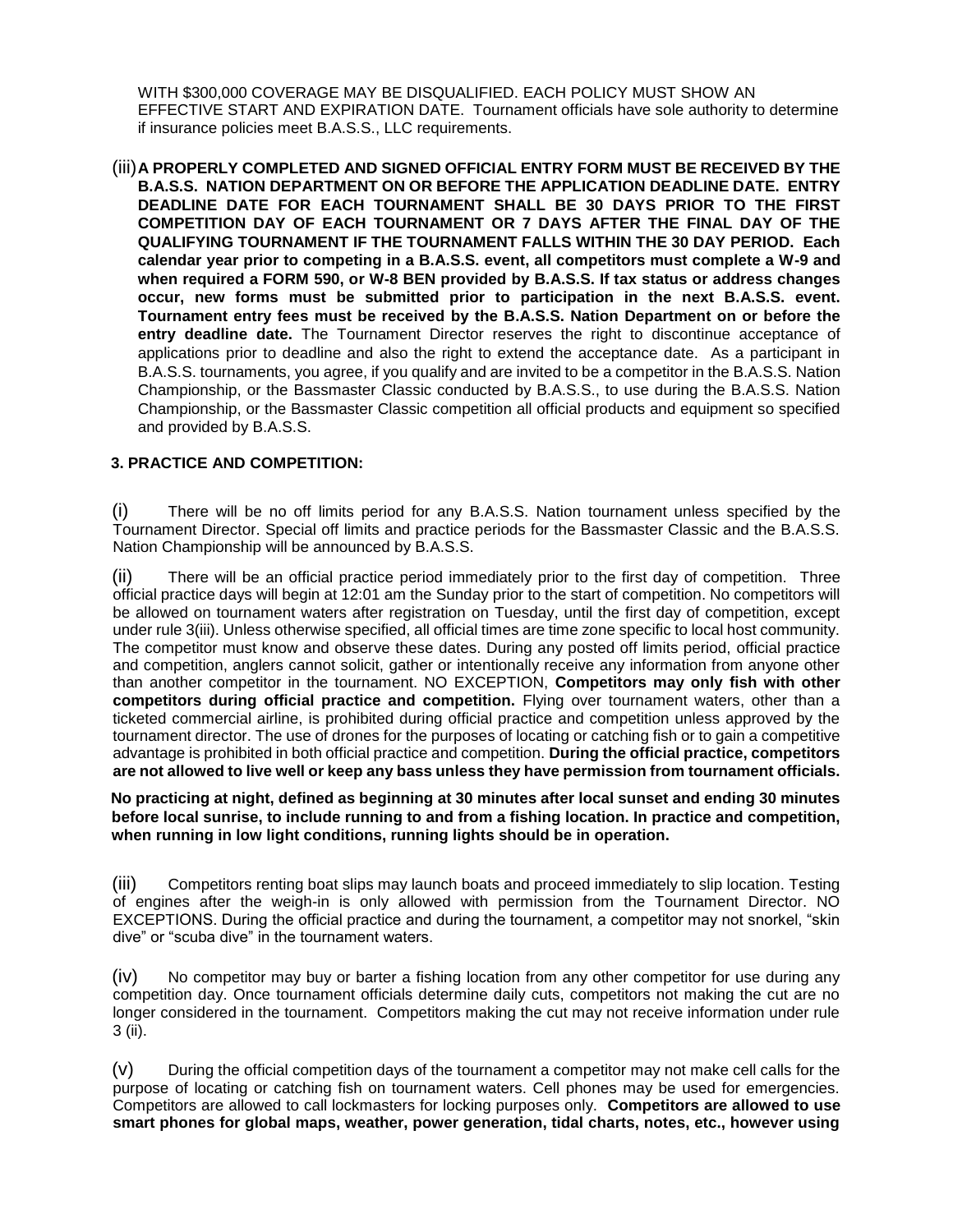**smart phones during competition to log into daily tournament blogs or social media is not permitted.**

(vi) A designated tournament official must be granted access to the competitor's boat at any time during the official practice or competition days. Failure to grant such access may result in immediate disqualification.

(vii) **Each competitor agrees to report to the Tournament Director immediately any violation or infraction of any tournament rules. Failure to report violations, or suggestions to another competitor that they violate these rules, or false verification of weigh-in forms, may be cause for disqualification. OFFICIAL PROTESTS MUST BE FILED IN ACCORDANCE WITH RULE 1. ALL PARTIES OF INTEREST WILL BE PROVIDED A COPY.** 

**By his/her signature on the official tournament entry form, each competitor agrees to submit to a truth verification test and abide by its conclusion should he/she be accused of any rule violation.** The B.A.S.S. Tournament Director, rules committee, or such person designated by the Tournament Director, shall have the discretion to determine the need for a truth verification test. Failure of a truth verification examination is not appealable. The B.A.S.S. Tournament Director or his/her designee shall be responsible for selecting an independent expert to administer and interpret the results and establishing, in consultation with the expert administrator, the scope of the questions which may be asked during the test. The B.A.S.S. Tournament Director or his/her designee shall have sole responsibility selecting the location, date, and time of the test nearest B.A.S.S. headquarters with respect to all concerned parties schedule and travel cost. The competitor shall make himself/herself available at the location selected by the Tournament Director and shall cooperate in all respects with such test.

Anglers taking a truth verification test may be responsible for all costs incurred. Random truth verifications tests may be administered on site during the course of a B.A.S.S. Nation Event.

### **4. REGISTRATION/CHECK-IN:**

Each competitor must register in person with official B.A.S.S. staff at the time and place designated in the schedule of events. Failure to register/check-in, in person, during the prescribed hours may result in a \$50 fine. Any competitor, who has not contacted the B.A.S.S. Nation Tournament Staff 15 minutes after the closing of the posted on-site registration period, may be disqualified from participating in the tournament. **It shall be each competitor's responsibility to either check the schedule of events for registration/check-in time and location or obtain times from the B.A.S.S. Nation Department.** 

### **5. SAFETY:**

**(i) Safe boat conduct must be observed at all times by competitors. During the official practice and competition, each competitor must wear a Coast Guard approved chest-type life preserver anytime the combustion engine is running**. This preserver must be strapped, snapped or zippered securely, and maintained in that condition until the combustion engine is shut off. Inflatable life vest indicators should be checked daily. Violation of this rule may be reason for disqualification. **Inflatable PFD's are allowed as long as U.S. Coast Guard regulations are met. The Coast Guard requires that inflatable PFD's must be worn at all times unless there is an equal number of non-inflatable Coast Guard approved PFD's on board.** 

**It is suggested the Boater competitor have a safety check with the Non-Boater each day prior to launch to familiarize the location of all safety equipment.** 

**It is recommended each contestant successfully complete a boating safety course. Boating safety certification, or a "grandfathered" exception, may be required in certain states. Boating safety courses are available online and should carry an endorsement by the National Association of State Boating Law Administrators or NASBLA.**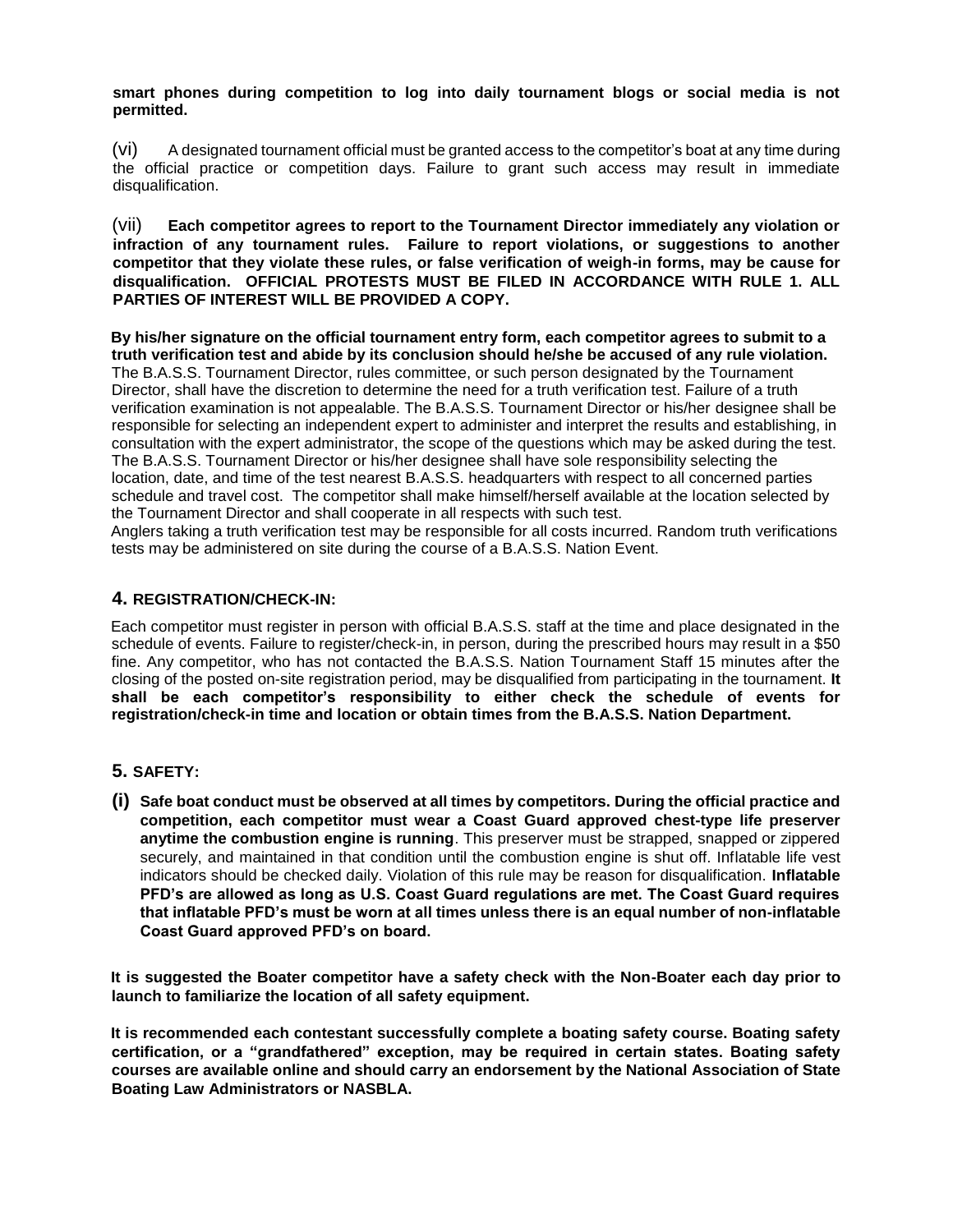- **(ii)** When boating in low visibility situations i.e. fog, heavy rain, during both practice and competition, competitors must operate their boats at a safe speed and in a safe manner as determined by tournament officials.
- **(iii)** Radar units permanently mounted in the boat, subject to approval by B.A.S.S., may be approved for competition.
- **(iv)** Tournament officials have the right to delay, shorten or cancel any part of an official tournament day because of bad weather or other factors that would endanger the safety of the competitors. Tournament waters may also be restricted at any time because of bad weather. Weather delays on full field days, resulting in half of the tournament day being lost (first flight take-off and check in), shall result in cancellation. Full fields may be carried over to cut days.
- **(v)** B.A.S.S. reserves the right to impose boat speed limits during any or all tournaments. Whether or not to impose a speed limit, the area covered by the speed limit, and/or the actual speed limit imposed, shall be left exclusively to the discretion of the Tournament Director.

### **(vi) IN THE EVENT OF AN EMERGENCY SITUATION, COMPETITORS SHOULD CALL 911 FIRST AND THEN NOTIFY TOURNAMENT OFFICIALS AS SOON AS POSSIBLE.**

### **(vii) COMPETITORS ARE ALLOWED TO LEAVE THE BOAT AND SEEK SAFE SHELTER IN BAD WEATHER WHERE DANGER MAY BE IMMINENT.**

### **6. SPORTSMANSHIP**:

Competitors in B.A.S.S. tournaments are expected to follow high standards of sportsmanship, courtesy, safety and conservation. Any infraction of these fundamental sporting principles may be deemed cause for disqualification.

(i) Use of alcohol or the use of drugs (other than those drugs purchased over-the counter or prescribed by a licensed physician) by any competitor, during the official practice or during the tournament, will not be tolerated and shall be cause for automatic disqualification from this and all future B.A.S.S. tournaments. No alcoholic beverages or prohibited drugs shall be allowed in the boats during the official practice or competition days, or when in the weigh-in area.

(ii) Maximum courtesy must be practiced at all times, especially with regard to boating and angling in the vicinity of non-competitors who may be on tournament waters. Any act of a competitor, which reflects unfavorably upon efforts to promote fisheries conservation, clean waters and courtesy, may be reason for disqualification.

(iii) All competitors are bound by the prevailing statutes and regulations of the various states in which they fish. Some regulations may differ from these rules resulting in fines, citations or other penalties at the discretion of law enforcement and may or may not result in tournament penalties. Competitors are responsible for research of fishing and boating regulations.

## **7. ANGLER CODE OF CONDUCT:**

Anglers participating in any B.A.S.S.-sanctioned event shall observe this code of conduct and the applicable rules for the specific event in which they are participating. Anglers and family members of anglers, shall, at all times, conduct themselves in a professional manner that demonstrates integrity, honor and respect toward fellow competitors, tournament staff and the general public and does not reflect unfavorably on B.A.S.S., its members, officers or representatives, tournaments or sponsors.

Anglers are frequently in the public eye and are considered role models by young people; therefore, it is imperative that tournament competitors demonstrate good sportsmanship in fishing. Sportsmanship is defined as fair play, respect for opponents and polite behavior while competing in the sport.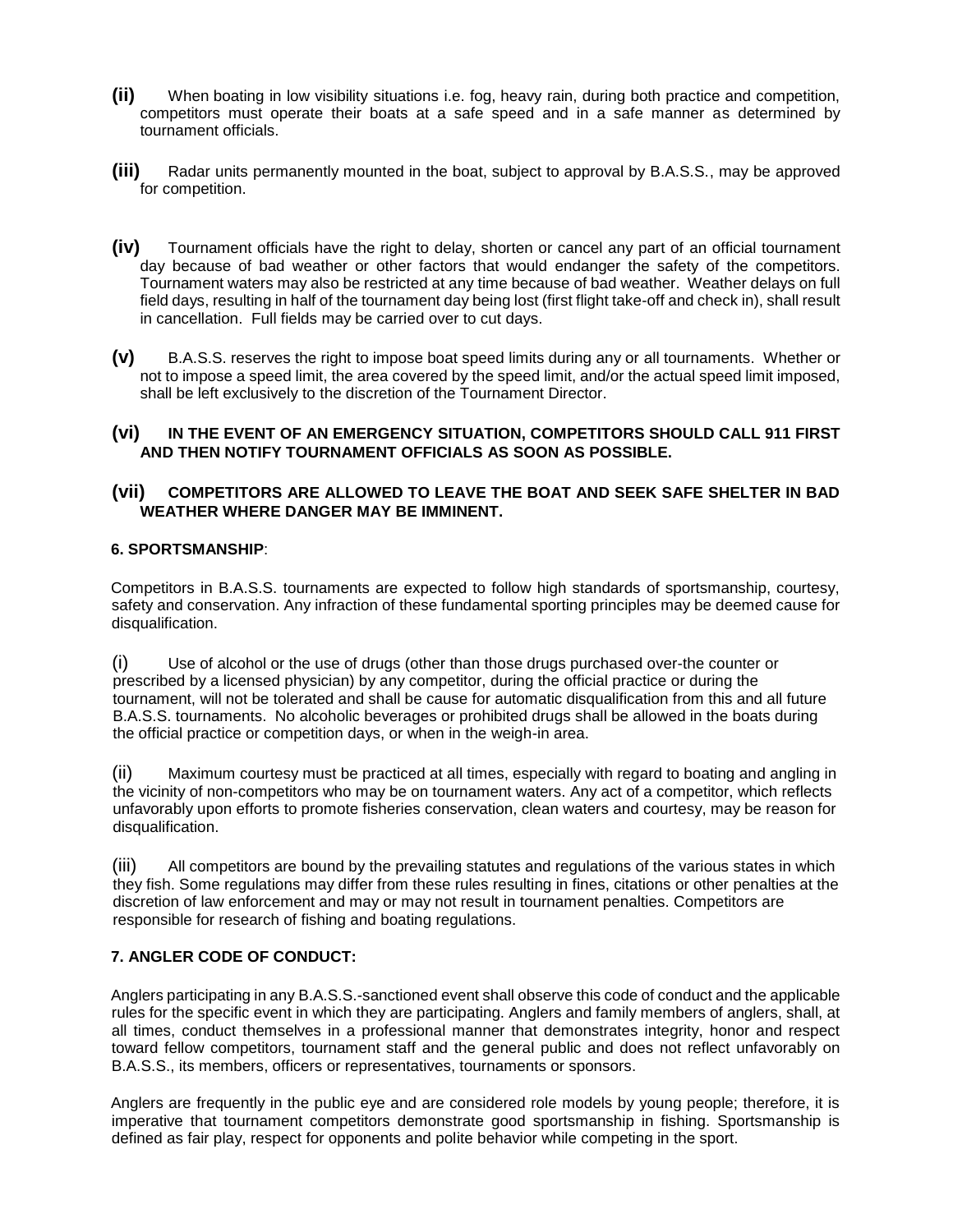(i.) Following are examples of unacceptable behavior by competitors or family members of competitors in B.A.S.S. events that will be cause for penalties as outlined in this document.

- Heated public disagreements with B.A.S.S. officials, other competitors and fans and volunteers during an event.
- Public attacks through media, including social media, upon the integrity of B.A.S.S. rules or officials.
- Public comments that an angler or family member knows, or should reasonably know, will harm the reputation of B.A.S.S., B.A.S.S. officials or its sponsors
- Displays of anger and displeasure for reasons related to fishing competition or the event, where members of the public, including other anglers, spectators and the media, are present.
- Publicly questioning or criticizing a tournament official or official decision, ruling or penalty except through the proper channels.
- Abuse (physical, verbal, threatening or slanderous) of tournament officials, volunteers, fellow competitors or others connected with a B.A.S.S. event, including comments on social media.
- Offensive or slanderous comments with racial, cultural or sexual overtones regarding event officials, event personnel or fellow anglers.
- •Intentionally interfering with a fellow angler's ability to compete.

Any disqualification, suspension or other disciplinary action imposed by any tournament or fishing organization may result in disqualification from competition and rejection of an application for participation in a B.A.S.S. tournament.

(ii.) Chemical substance addiction or abuse, conviction of a felony or crimes involving moral turpitude, may be grounds for disqualification from competition and for rejecting any application for participation. Any angler who violates any of the provisions of the Sportsmanship Rules or the Angler Code of Conduct may be subject to fines, reduction of points, forfeiture of tournament winnings, and suspension from competing in individual B.A.S.S. sanctioned events, permanent ban from competition or any combination thereof deemed appropriate by B.A.S.S.

#### **8. TACKLE AND EQUIPMENT:**

Use of landing nets and grippers for landing bass is prohibited during tournament competition. During practice and competition, no more than one artificial or biodegradable artificial lure may be attached to a line at one time. One lure is defined as a single manmade device designed to attract and/or catch one fish at a time. Adding trailer hooks, plastic trailers, blades, etc., to a single lure is acceptable. If multiple fish are caught on a single manmade lure, on a single cast, all fish are considered legal and may be added to the daily catch subject to scoring rules (17). No "live bait," "dead bait," or "prepared bait" will be permitted during official practice and competition, with the exception of pork strips or rinds. Any umbrella-type rigging, harness, or other device designed to hold more than one lure at a time – with or without hooks – is not allowed. Such rigging, harness, or device cannot be added to a single lure as described above.

Twin arm spinnerbaits, twin arm underspins and twin arm buzzbaits are allowed. Trailer hooks and plastic trailers of twin arm baits must be on the main hook of the bait; only spinner blades can be affixed to the arms. The head on the main stem may be hinged. On these twin arm baits, no more than two wires, with a maximum length of 6 inches, may extend off the main arm or body of the lure at the head or line tie point. The bend of the main hook must be even or trail behind where the blades attach to the wires. B.A.S.S. officials have the sole authority to determine whether a lure is considered a single lure as defined above.

Only ONE casting, spin casting or spinning rod (10-foot maximum length from butt of handle to rod tip) and reel may be used at any one time. A hung or snagged lure that is not in or on the water is not considered in use and may be set aside while another is in use. Other rigs as specified above may be in the boat ready for use; however, only ONE is permitted in use at any given time. If a competitor breaks his line while setting the hook or retrieving a fish, he is allowed to make an attempt with the rod being used or with his hands to secure the visible line and land the fish for it to be counted as legal. He may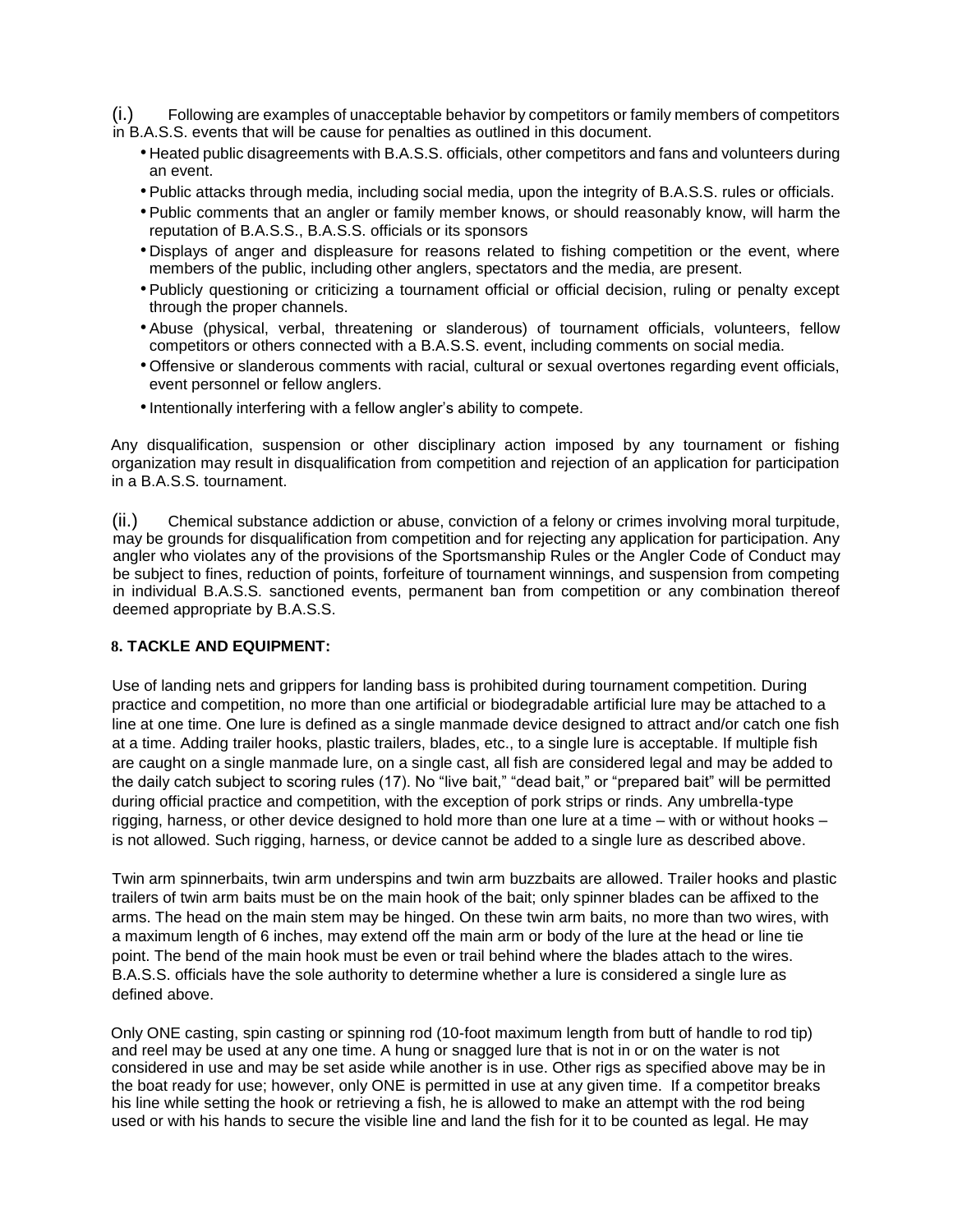NOT hook the line with another lure, rod and reel, or other device. The use of braid or other line to attach one stinger hook (single or treble) is allowed but cannot be over two inches in length.

#### **No competitor may intentionally snag or foul hook a bass to be counted in their daily catch**.

Anyone guilty of snatching or snagging visible fish will have his or her catch disqualified. When visually fishing for bedding bass, to be counted as a legal fish, bass must be hooked inside the mouth and must be verified by your partner before being unhooked. With the mouth closed naturally, you must not be able to see where the hook point enters the fish to be considered hooked inside the mouth.

Competitors, including those who have been "cut" from competition in an event, are allowed to share baits and tackle with one another at any time.

### **9. HORSEPOWER REGULATIONS:**

Maximum horsepower for all outboard motorboats used in official tournament practice and in tournament competition will be **250 HP**. Horsepower cannot exceed the limitations set by the U.S. Coast Guard. When required, each boat must have a U.S. Coast Guard horsepower-rating plate attached to the boat by the manufacturer. The horsepower of the outboard engine must **NOT** exceed the rating specified on this plate nor the horsepower maximum set by B.A.S.S. Each competitor agrees to submit, by their signature on the official entry form, the boat and outboard motor used in the tournament, to an inspection by factory-trained personnel, if there is reason to suspect the horsepower is in excess of the rating. Normal maintenance of engines is allowed. Changing or altering standard factory parts of a competitor's engine to increase the horsepower over the factory horsepower rating, is forbidden and will result in disqualification. Falsifying information on entry forms, or altering the horsepower-rating numbers on the engine, is also cause for immediate disqualification from B.A.S.S. tournaments. Posted speed limits and those imposed by B.A.S.S. must be observed and all boats must be operated in a safe manner. Violations of speed limits shall result in loss of competition hours and not limited to disqualification.

### **10. BOAT AND MOTOR:**

These restrictions apply during official practice and competition. For the safety of all competitors, all boats must be equipped with an approved type of operable ignition kill switch and lanyard. Only one manufacturer's lanyard may be used and must be attached to the driver's body any time the combustion engine is operating and in gear. Any time the combustion engine is operating and in gear there must be a driver in the driver's seat in full control of the boat. Fishing boats that are 16 feet or more in length may be used and must be equipped with wheel steering. No other steering device will be permitted. Any raised platforms or decks cannot be higher than the gunnels of the boat. Trolling motor brackets and electronics are not considered "raised platforms" Standing on the outboard engine or seats while fishing is not allowed. An electric trolling motor may be used for slow maneuvering. However, trolling as a method of fishing is prohibited. The "Long-Lining" or "Strolling" technique is NOT allowed in either practice or competition and defined as intentionally using a trolling motor or outboard to mechanically extend a cast. No exceptions. Only gas tanks that are installed by the boat manufacturer are allowed. No portable gas tanks or containers capable of holding gasoline can be placed anywhere on the tournament waters or shoreline for use by any tournament competitor. No "barges" or similar craft will be permitted. Jet drive engines and tunnel hull boats are not allowed during both official practice and competition. Any boat/hull designs other than standard mass-produced units are only allowed at the discretion of tournament officials.

#### **11. BASIC BOAT EQUIPMENT:**

**During official practice and competition**, every boat must have all required Coast Guard safety equipment and a functional bilge pump. **During official competition,** every boat must have live-well space, properly aerated, to adequately maintain alive, a limit catch of bass by both competitors using the boat. B.A.S.S. recommends live wells be maintained at full level and aerators/re-circulators on manual. Tournament officials shall have the sole responsibility for determining whether aeration and capacity is proper and adequate. Boater competitors must make a back seat available for Non-Boaters each competition day.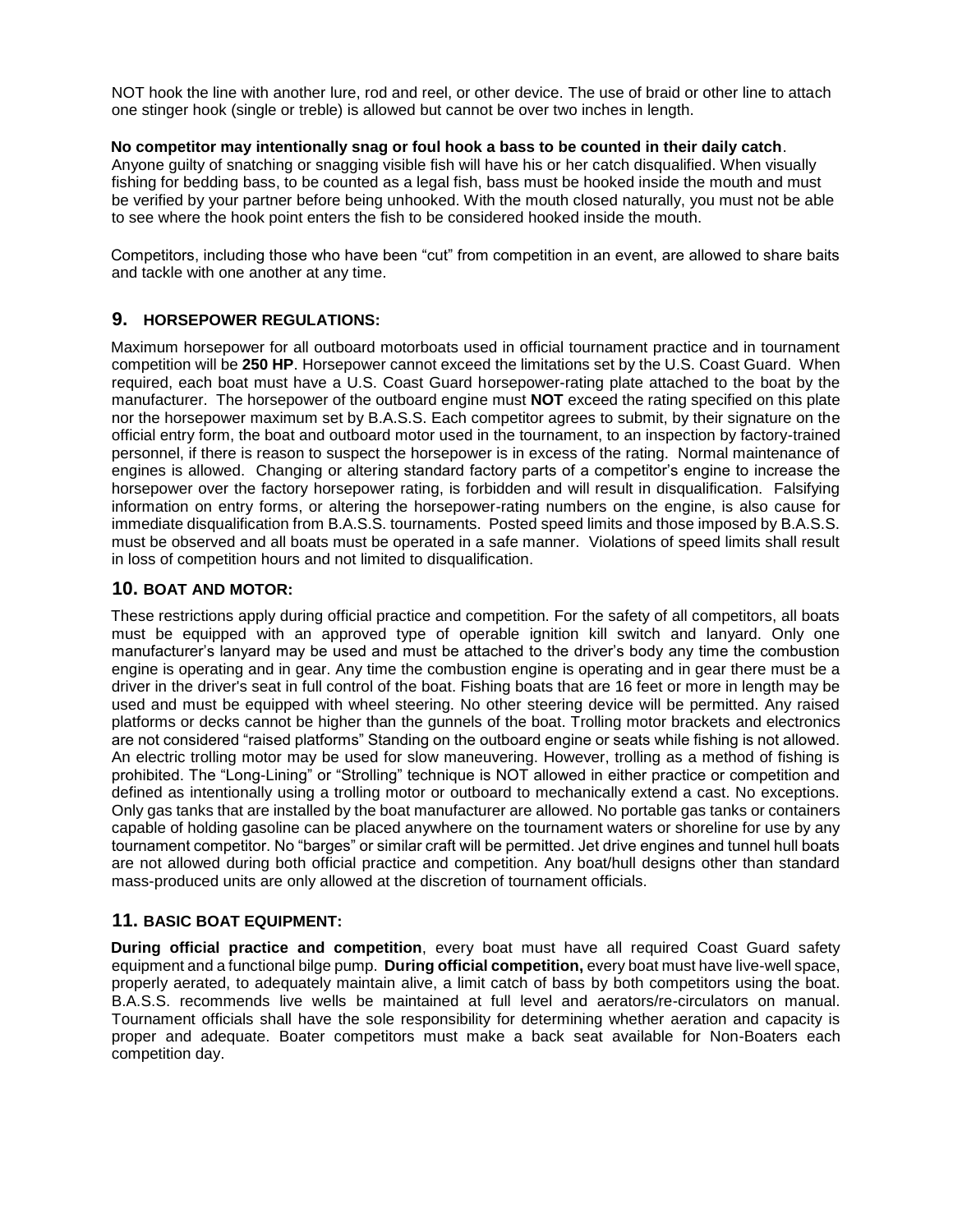# **12. BOAT IDENTIFICATION:**

Prior to each day's start, each boat **must** be given an inspection check by a tournament official. Each day, each boat may be given a number, which **must** remain with the boat. This number must be displayed upon the request of tournament officials, and at each check-in.

## **13. BOAT OPERATION AND EXPENSE**:

**During competition**, in Boater-Non Boater type events, Boaters will fish from the front deck, Non-Boaters from the rear deck, NO EXCEPTIONS. **During both official practice and competition,** Non-Boaters are only allowed to drive (outboard engine) the Boater's boat in emergency situations with the exception of loading and unloading from trailers. **During official practice,** Non-Boaters not practicing with a Boater competitor, may practice, drive, and fish from the front deck of the boat. **During official practice,** nonboaters practicing with boaters are allowed to fish from the front deck and operate the trolling motor. Any Boater that, in the judgment of the officials, operates the boat in such a manner as to unfairly handicap their Non-Boater partner shall be disqualified. At no time may a Boater competitor request that the Non-Boater competitor not fish. **The cost of gas and oil for the competition days must be settled within your own state team.** In B.A.S.S. events where observers replace anglers as the official rider, observers cannot assist the competing angler in any way. Observers are not required to help with gas and oil expenses.

## **14. PERMITTED FISHING LOCATIONS:**

Tournament waters shall be established by the Tournament Director for each tournament. Each competitor must obtain this information from the B.A.S.S. Nation Department. Any water within these boundaries posted "Off-Limits" or "No Fishing" by state or federal agencies as well as the live-bass-release area established by the Tournament Director will be OFF-LIMITS and will be announced at the Tournament Briefing. Only that water open to ALL public fishing will be considered tournament waters. Waters deemed off limits by authorities or tournament officials should be treated like a wall. No boats or casting behind that boundary while fishing. All angling must be done from the boat. In states where landowners have the legal authority to claim private property, these areas must be posted or they will be considered tournament waters unless instructed otherwise by tournament officials at any time during the event. If forced to leave, a competitor must report the incident to tournament officials as soon as possible. Any water to which a competitor is barred access becomes off-limits to all competitors.

Prior to 8 am local time the day before the tournament is scheduled to begin, any questionable areas must be brought to the attention of tournament officials to be considered tournament waters. Questionable areas will be off limits until a determination can be made with authorities and may be announced in the briefing or via text for all to know unless determined otherwise by tournament officials.

Tournament officials reserve the right to restrict or enhance tournament waters based on conversations with local authorities. Competitors are not allowed to cut, remove, displace, or engage in any type structure removal from private property (dry land) during off limits, official practice or competition. Moving structure to include sawing of logs or other obstructions in the water is only allowed if laws permit. No competitor may place any object that may impede or cause danger to boaters.

# **15. COMPETITORS MUST REMAIN IN BOAT:**

During the competition days, competitors must not depart the boat to land fish or to make the boat more accessible to fishing waters. **Competitors may not shift a majority of their weight outside the boat and onto a dock or other object outside the boat for the purpose of landing a bass or accessing a fishing spot.** A bass that cannot be landed without the angler leaving the boat or shifting his weight outside the boat must be released immediately. While keeping the majority of weight in the boat anglers are allowed for boat protection to push or shove off objects while landing a fish to be counted as legal. Competitors are allowed to leave the boat to retrieve a lure. All fishing by that competitor must cease until the competitor is back in the boat. Only then may another cast be made.

Boats must remain in tournament waters during tournament days. Competitors must leave from and return to official checkpoints by boat. Both anglers must remain in the boat at all times, except in case of dire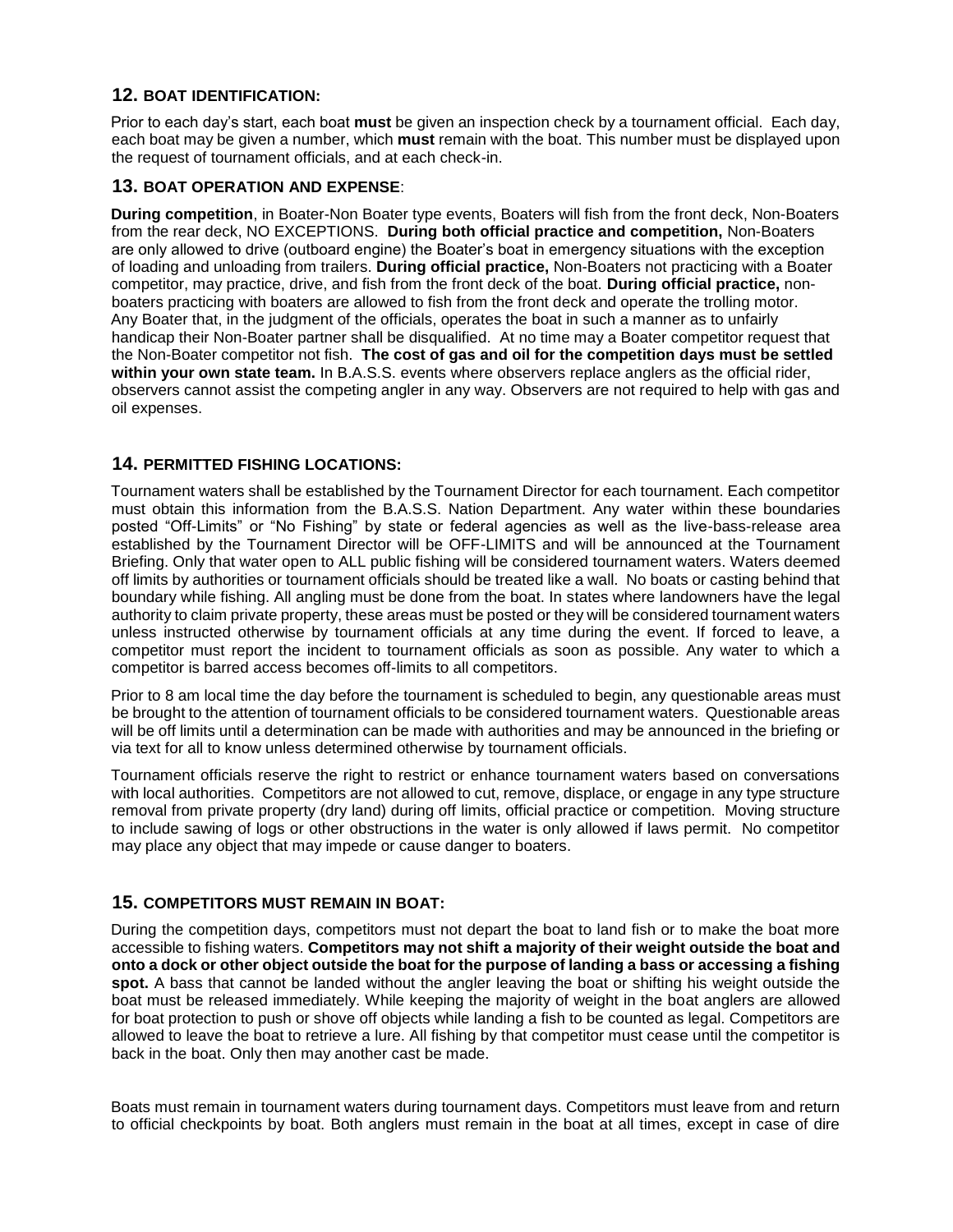emergency, or with permission from the Tournament Director. Exceptions spelled out in rules 5, 15, and 18. In such an emergency, or with permission of the Tournament Director, competitors may be removed from their boat, either to a boat operated by other competitors, or a rescue boat designated by the Tournament Director. Partners must remain together at all times, in sight of each other and each other's catch, under the conditions cited above, in order for their catch of that day to be scored in the tournament, with the following exception. **In breakdown situations and with a tournament official's permission, Non-Boaters may transfer their boat's (Boater and Non-Boater's) fish to another competitor's boat and ride to check in, and they may leave their Boater with the disabled boat. In such cases, the Non-Boater must stay with their catches at all times and the assisting boat's partners should verify the catch. Any angler whose boat is disabled and rides with another competitor or rescue boat to weigh in is not allowed to fish.** In the event of a needed restroom break or refueling situation at a marina gas pump, contestants are allowed to leave the boat, at which time all fishing must cease until partners are back together in the boat. If a competitor violates any of the above conditions (to contact a tournament official by phone or other means, or to report an emergency or breakdown), both competitors must cease fishing at this point and their catch must be verified by a tournament official in order to be counted in the tournament. If, after the emergency situation is resolved by tournament officials, and enough time is left for the competitors to resume fishing, a **restart** will be allowed, the competitors will continue, and their catch will be counted. This applies only to dire emergency situations as determined by the Tournament Director or his/her designee. Towing boats on trailers during tournament hours is prohibited, except by the direction of tournament officials.

# **16. OFFICIAL CHECKPOINTS:**

There shall be only one official checkpoint for checkout in the morning, and one official check-in point in the afternoon, which points shall be designated at the tournament briefing. Failure to go through boat check and checkout in the morning or failure to check-in at the check-in point in the afternoon may result in disqualification. At the time of checkout, all competitors and their boats shall be in full conformity with all rules set forth by the Tournament Director. At check-in, all boats shall identify themselves by means of the numbers described in Rule 12 and proceed immediately to the designated weigh-in area. Partners must stay together, through the weigh-in process if both are weighing bass. Once bass are bagged for weighin, anglers that are not weighing bass do not need to accompany their partner through the weigh-in process.

## **17. SCORING:**

Tournament standings, contingency awards and final winners shall be determined by the poundand-ounce weight of each competitor's catch during the competition days of the tournament. Only Largemouth, Smallmouth, Spotted, Redeye or Shoal bass will be weighed. The Boater limit shall be five (5), Non-Boater limit shall be three (3), of the above species and varieties per day, unless otherwise specified by tournament officials (example – hot weather/fish care concerns/championship events). At no time shall a competitor have in his or her possession more than the tournament limit. If a competitor determines they have over the limit they must immediately reduce his catch to the tournament limit with a live bass of their choice from their catch. Each returned bass will result in a 2-pound penalty to be deducted from their daily score. In this case, competitors must attempt to notify tournament officials and if unsuccessful must notify officials at check in. Once a competitor checks in they must present all legal bass to tournament officials at the verification table. If competitors at the verification table have more than the tournament limit, the competitor will reduce with live bass to the tournament limit and each returned bass will result in a 2-pound penalty to be deducted from their daily score. If a competitor has his fish verified, weighed and upon returning to the boat discovers additional fish over the tournament limit that were not presented to officials; he then must notify tournament officials within one hour of final flight check in to receive a 2 lb. penalty for each bass discovered will be imposed. Failure to notify officials after one hour of final flight check-in time will result in loss of day's catch. **Anglers who present fish at the verification table with fin clips attached will be assessed a 4-ounce penalty per clip. No manmade or foreign object connected to a bass will be weighed and shall be removed by tournament officials.** Manmade or foreign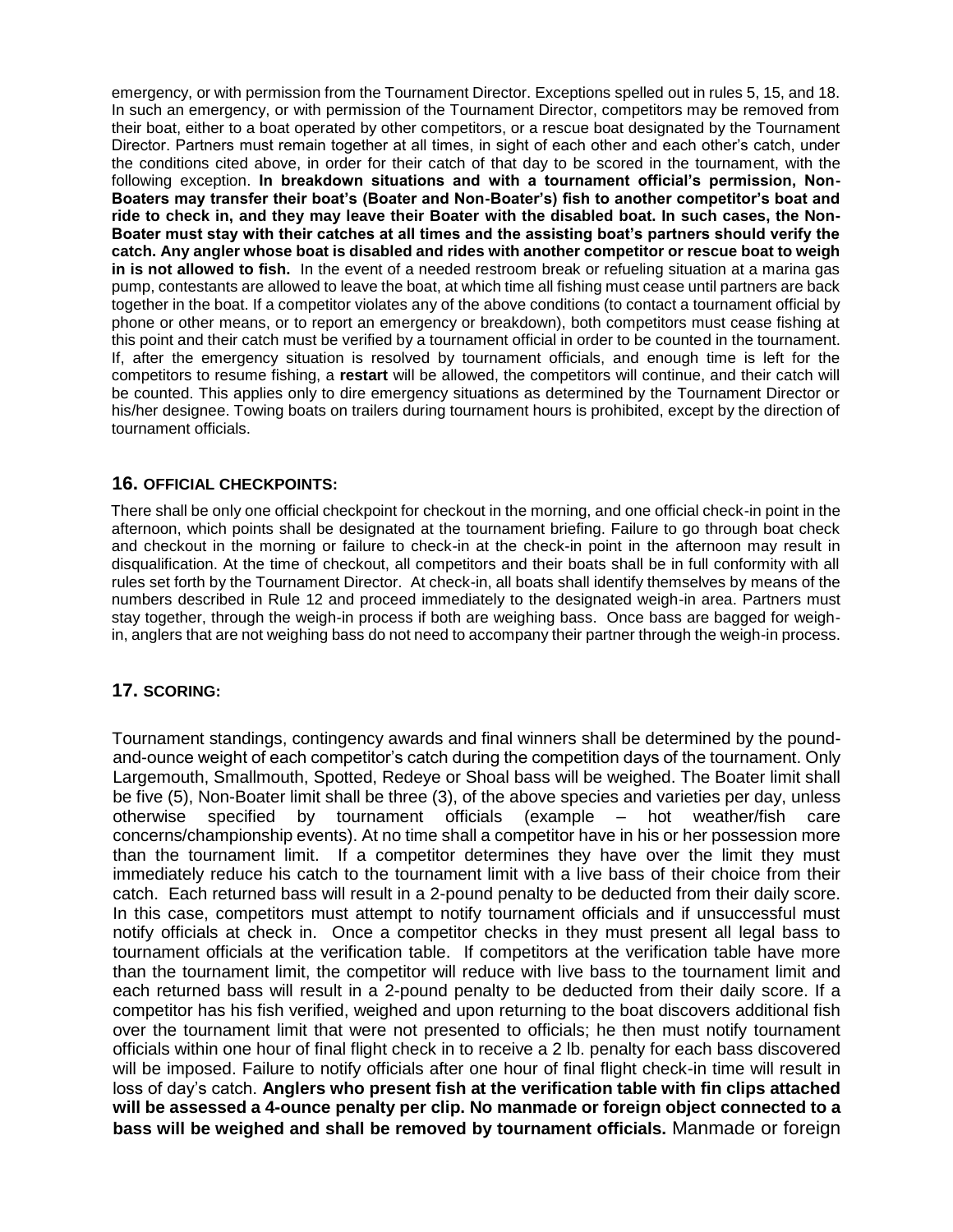object(s) connected to a bass, outside of natural causes, will not be weighed and shall be removed by tournament officials. Competitors are not allowed to replace anything attached to a bass or regurgitated by a bass to be included as part of their catch. The official length for bass shall be determined by the Tournament Director and announced at the Tournament Briefing. In most cases, it will be the longest state limit covering the tournament waters. Only bass as described above which measure the official length or more on the longest straight line, shall be weighed. Bass presented for weigh-in, which fail to measure the official length, shall result in a penalty of 1 pound for each such bass, which penalty shall be deducted from the total score of the competitor. Any bass that appears to have been mangled, mashed, mauled or otherwise altered will be weighed and credited only at the discretion of tournament officials. After competitors check in at the official checkpoint they MUST present all LEGAL fish in their possession to a tournament official to be counted, measured and weighed. Once a competitor's catch is measured, counted and verified by a tournament official, that competitor may not return to the boat until their catch has been weighed and recorded. Bass must not be stringered at any time during the tournament. Specially designed bags, which increase survival rate, will be furnished by the Tournament Director and must be used for the weigh-in.

# **18. CATCH AND RELEASE:**

**CULLING OF DEAD BASS IS PROHIBITED.** For each legal dead bass presented to weigh-in officials, the competitor shall be penalized 4 oz. to be deducted from their daily score. Competitors are allowed to ice a dead fish that is part of their daily catch. The Tournament Director, or his/her designees, shall have sole authority for assessing penalty points. In addition, the Tournament Director, or his/her designees, may reduce tournament hours or tournament limits for fish care purposes. It is suggested in warm weather tournaments anglers keep extra ice for fish care. Contestants are allowed to purchase ice on the water; however, they are not allowed to receive ice from no contestants. Upon mutual consent of both Boater and Non-Boater paired together, for fish care concerns, the verification table will open one hour prior to check in time of the first flight. SMALL DIP NETS FOR CULLING PURPOSES ARE ENCOURAGED. It is recommended competitors keep all bass in live wells during the culling process. Placing bass on the boat carpet during culling is not advised. **Only non-penetrating culling clips and culling beams are allowed for use. Any clip or device that penetrates or is designed to penetrate the skin or mouth of a fish is not allowed.** Proper fizzing technique is suggested when needed. For instructions on acceptable fizzing practices, please contact tournament officials.

## **19. LATE PENALTY:**

Competitors who are not at the official check-in point, as described in Rule 16, at the appointed time, shall be penalized at the rate of one pound per minute late; to be deducted from the total weight of his/her catch that day, including any weight to be counted toward a "big bass award". Any competitor more than 15 minutes late shall lose all credit for that day's catch. There shall be no excuse for tardiness, and in no case, shall a competitor be allowed to make up "lost time." After proper recognition at the check-in point, competitors will be allowed ample time to proceed to the weigh-in site; however, all fishing must cease upon check-in. After the tournament begins, fishing the tournament waters is prohibited except during tournament hours. Exact starting and check-in times will be announced at the Tournament Briefing. It is each competitor's responsibility to confirm check-in times each day on the daily pairings.

## **20. TIES:**

At any B.A.S.S. Nation Regional, in the Boater or Non-Boater division, in case of a tie for the first place team or first place on a state team, or overall champion at the end of the tournament, that is not resolved by the four (4) tie breakers listed below, there will be a sudden-death fish-off between the tied competitors, under the direction and special rules established by tournament officials.

In case of a tie for first place weight at the end of the B.A.S.S. Nation Championship, there will be a suddendeath fish-off between the tied competitors, under the direction and special rules established by tournament officials.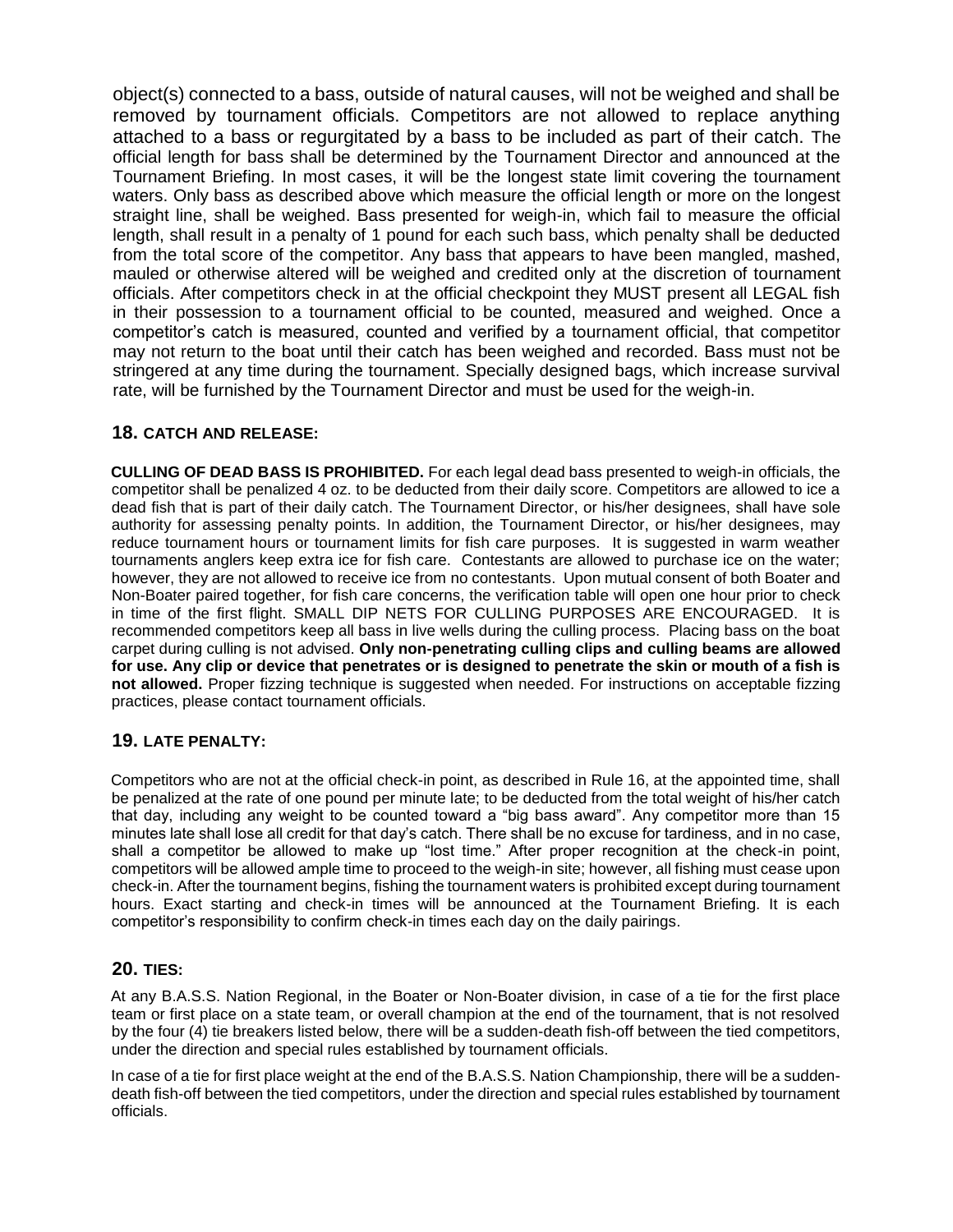In case of a tie for first place weight in the Non-Boater division at the end of the Non- Boater portion of the B.A.S.S. Nation Championship, that is not resolved by the four (4) tie breakers listed below, all tied Non-Boaters will advance to the final day of the B.A.S.S. Nation Championship.

All other ties will be resolved in the following order: (1) individual with heaviest single day catch during competition; (2) if the tie is not broken, the next tiebreaker will be the individual with the second heaviest single day catch during competition; (3) if the tie is not broken, the next tiebreaker will be the individual with the largest number of legal fish weighed during competition; (4) if the tie is not broken, the next tiebreaker will be the individual with the largest number of legal live fish weighed during competition. If the tie is not broken by applying the foregoing procedures, the tie will remain a tie, and monetary prizes for each competitor will be awarded in an equal amount between the tied competitors. In the instance where merchandise is involved, it will be awarded as determined by tournament officials. Ties for any cut in the Boater and Non-Boater division will be resolved in the same order explained above and when ties for cut positions are not broken by the foregoing procedures, competitors still tied will compete for the next cut.

# **21. PAIRING OF COMPETITORS**:

Two competitors will be assigned to each boat. Boaters may be paired with Boaters, and share time. Boaters may not fish alone. Announcement of your first-day fishing partner will be made at the Tournament Briefing, which **must be attended, except with permission from the Tournament Director,** by each competitor. It will be the responsibility of each partner to appear at a mutually agreed upon location, with sufficient time remaining to check out at the official checkpoint and start on time.

Tournament officials shall have no responsibility for finding missing partners. The Tournament Director, at his/her sole discretion, may reassign partners prior to the morning take-off. It is suggested that a minimum of 30 minutes is required for preparation to depart to the checkout point. When two competitors check out at the beginning of the day, they must stay together and within sight of each other and each other's catch, throughout the day, until the weigh-in is completed, except in case of dire emergency or exceptions (see Rule 15, 16 &18). A competitor must not allow any bass caught by them to be counted on the score of another competitor. In such a case, both competitors shall be disqualified from this tournament and from all future tournaments conducted by BASS.

## **22. RULES VIOLATIONS AND APPEALS COMMITTEE:**

An appeals committee will be established by B.A.S.S., which shall be comprised of one B.A.S.S. employee not affiliated with the Tournament Department, and two anglers who are not competitors in the event in question. Appeals for penalties assessed under Rule 1 (b), (c), (d), (e) & (f) must be presented in writing 48 hours from the time and date of ruling to the Tournament Director. Appeals hearings shall take place within seven (7) business days from the date of receipt of the written appeal and all parties must make themselves available at prescribed time of hearing. If competitors admit to a rules violation, they may not file an appeal of either the finding that they have violated the rules or the penalty imposed for the violation. Decisions of the appeals committee shall be final.

Competitors are allowed to compete under appeal. Field sizes after cuts would include any appealing angler making the cut for the next round of competition for that event.

Final standings will not be official until all appeals hearings are final and ruled upon. However, all standings above that of any appealing angler, as well as any adjusted final standings may be declared official. Standings, including points and monetary awards, may be adjusted after appeals final ruling and all affected anglers shall comply with all details of the final ruling.

The three-member ruling committee should remain confidential within the immediate appeals process.

# **23. PATCHES AND/OR SIGNAGE**:

Anglers are encouraged to wear their own clothing, which may bear patches, logos and other signage promoting the angler's sponsors. BASS may, however, restrict the use of patches, logos, signage, etc. that promote or advertise products which are, in B.A.S.S.' sole judgment, in competition with the products or services of official BASS sponsors, or which are, in B.A.S.S.' sole judgment, in poor taste. B.A.S.S. will provide as much advance notice as possible to the competitors in such instances. By signing this document, each Boater and Non-Boater agrees to wear an official B.A.S.S. shield  $(2 \frac{1}{4} \times 2 \frac{3}{4})$  on either left/right chest, with the top of the shield hitting the left/right collarbone **or hat** during competition, including the